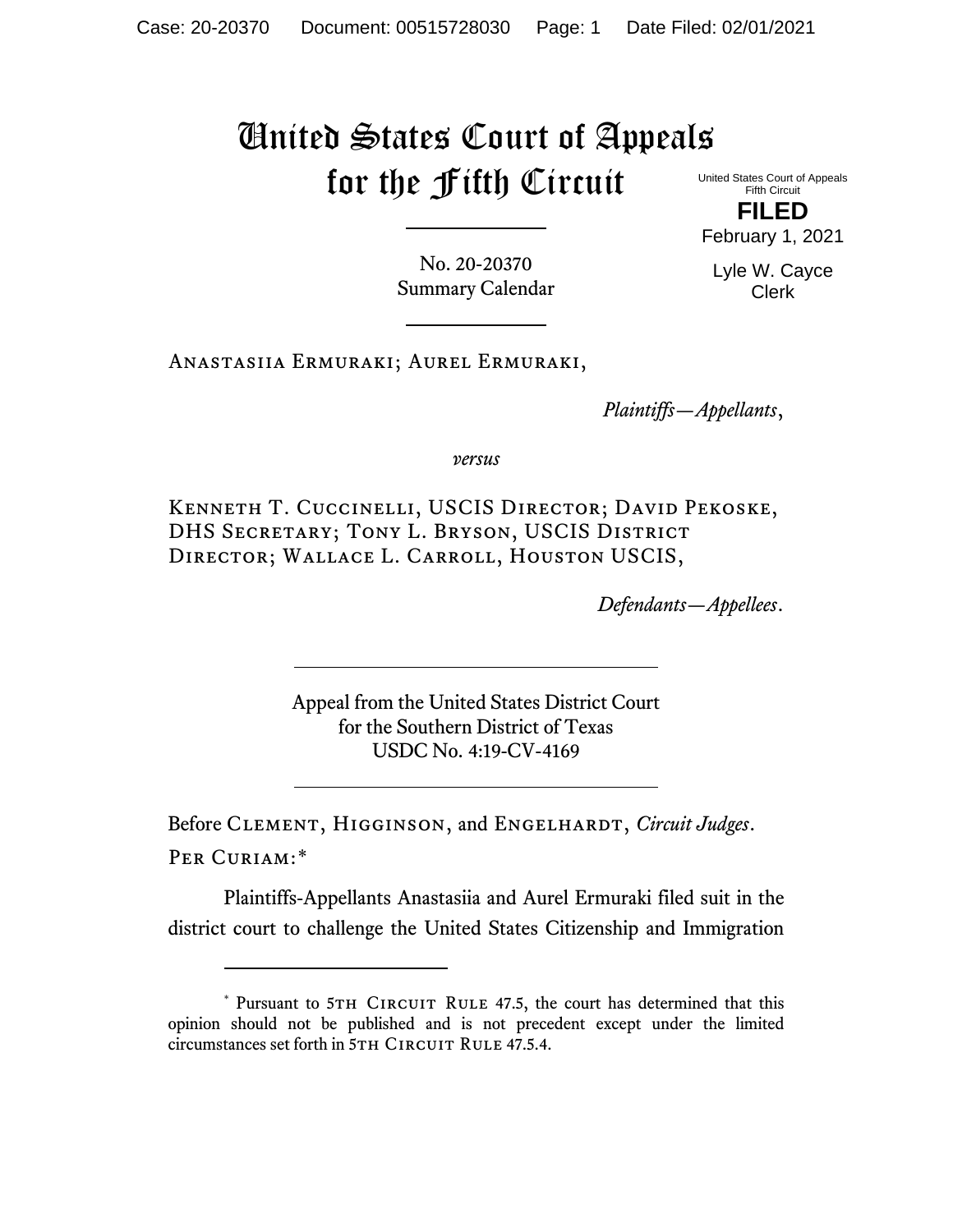Services' ("USCIS") denial of their application to adjust their immigration status to lawful permanent residents under the diversity visa program. Upon the motion of Defendants-Appellees ("the Government"), the district court dismissed the case with prejudice pursuant to Federal Rule of Civil Procedure 12(b)(6). Because we hold this case was moot prior to the entry of the district court's final judgment, we VACATE the judgment and DISMISS the case.

I

As part of USCIS' selection process, the Ermurakis—who are husband and wife—were randomly invited to apply to the diversity visa lottery program for the fiscal year ending on September 30, 2019. *See* 8 U.S.C. § 1153(c), (e)(2). They submitted their status adjustment application on October 9, 2018. On April 17, 2019, USCIS denied their application because it found the Ermurakis did not have lawful immigration status at the time they submitted their application, as required by statute. *See* 8 U.S.C. §  $1255(c)(2)$ .

On May 20, 2019, the Ermurakis filed what they describe as a motion to reconsider<sup>[1](#page-1-0)</sup> with USCIS. On September 23, 2019, USCIS denied the motion. Counsel for the Ermurakis received notice of this denial three days later, on September 26, 2019. Approximately one month later, on October 24, 2019, the Ermurakis filed their initial underlying complaint in the district court, beginning this action.

After the Ermurakis filed an amended complaint, the Government moved to dismiss for failure to state a claim pursuant to Federal Rule of Civil

<span id="page-1-0"></span><sup>&</sup>lt;sup>1</sup> USCIS treated the motion as a motion to reopen. Because we dismiss this case on jurisdictional grounds, we need not decide whether the motion was properly treated as a motion to reopen.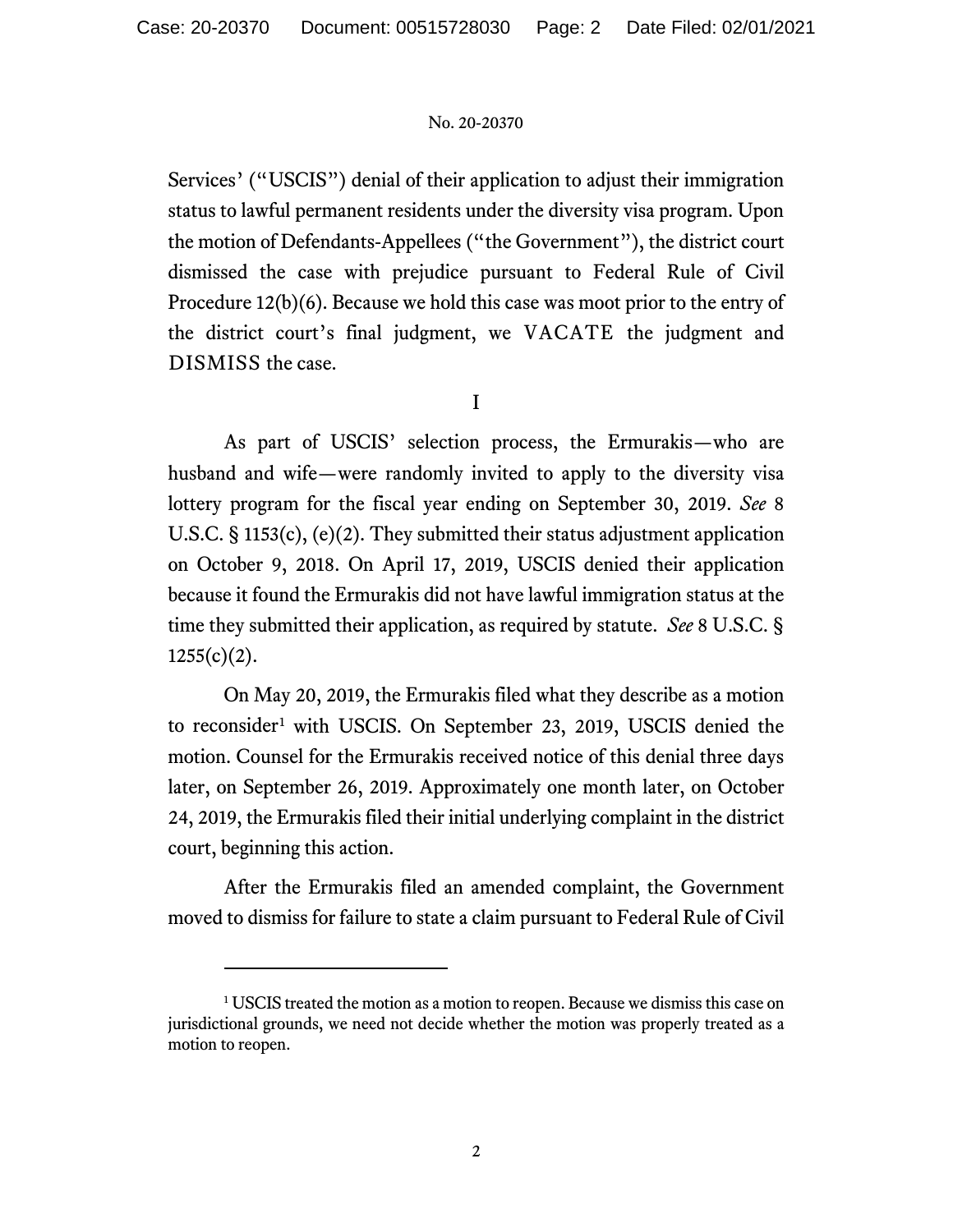Procedure 12(b)(6). In its motion, the Government also asserted what the district court understood to be an argument that the case was moot. By law, diversity visas must be awarded before midnight on the last day of the fiscal year for which an applicant was selected to apply. 8 U.S.C.  $\S$  1154(a)(1)(I)(ii)(II); 22 C.F.R.  $\S$  42.33(f). Because the fiscal year for the Ermurakis' application ended on September 30, 2019, and because they did not file their complaint until October 24, 2019, the Government argued that the Ermurakis' requested relief was no longer available.

In its decision granting the Government's motion, the district court acknowledged the mootness argument but stated that it "need not rule on this basis as it finds the Government's position on the substantive issues to be meritorious."

## II

Generally speaking, a court cannot assume that it has jurisdiction and proceed to resolve a case on the merits. *Steel Co. v. Citizens for a Better Env't*, 523 U.S. 83, 93-94 (1998); *see Cook v. Reno*, 74 F.3d 97, 99 (5th Cir. 1996) ("Before ruling on the merits of the case, it is imperative that the court first determine whether it has jurisdiction to hear the suit; if jurisdiction is lacking, then the court has no authority to consider the merits."); *but cf. Montez v. Dep't of Navy*, 392 F.3d 147, 150 (5th Cir. 2004) (describing that in certain circumstances where disputed issues of fact are central both to a jurisdictional attack and the claim on the merits, courts should assume jurisdiction and resolve the factual issue on the merits in a 12(b)(6) or Rule 56 posture, rather than a 12(b)(1) posture). And "[i]t is well-settled, that mootness is a threshold jurisdictional inquiry." *La. Env't Action Network v. U.S. E.P.A.*, 382 F.3d 575, 580 (5th Cir. 2004). Thus, "[a]lthough the district court did not address its jurisdiction, this court must consider the basis of the district court's jurisdiction sua sponte if necessary." *United*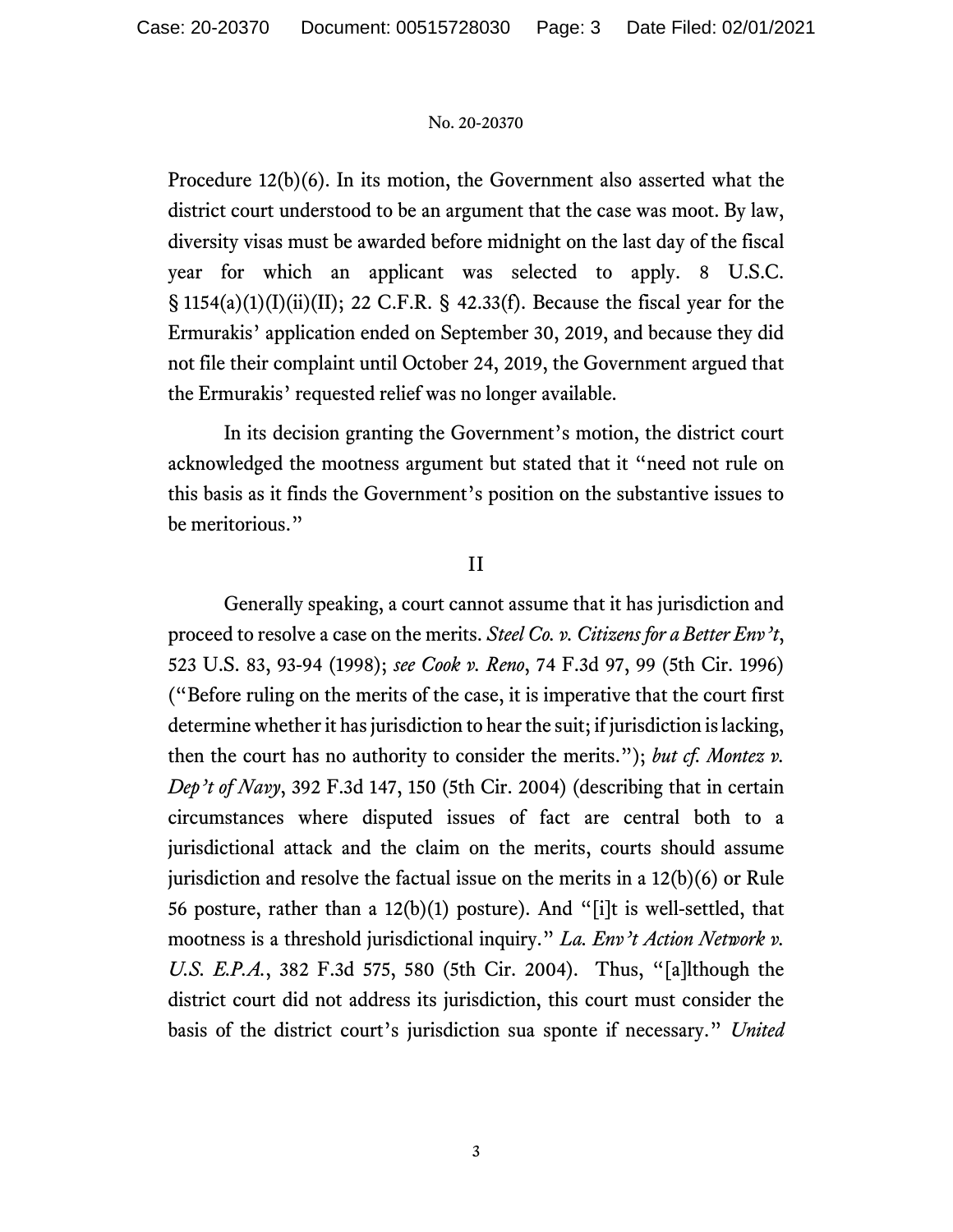*States v. Boutte*, 627 F. App'x 378, 378 (5th Cir. 2015) (per curiam) (unpublished) (citing *EEOC v. Agro Distrib., LLC*, 555 F.3d 462, 467 (5th Cir. 2009)).

"In general, a claim becomes moot 'when the issues presented are no longer "live" or the parties lack a legally cognizable interest in the outcome.'" *La. Env't*, 382 F.3d at 581 (quoting *Murphy v. Hunt*, 455 U.S. 478, 481 (1982) (per curiam)). Therefore, "[m]ootness applies when intervening circumstances render the court no longer capable of providing meaningful relief to the plaintiff." *Ctr. for Biological Diversity, Inc. v. BP Am. Prod. Co.*, 704 F.3d 413, 425 (5th Cir 2013).

This court has not yet addressed whether a claim challenging the denial of a diversity visa status adjustment application becomes moot after the relevant fiscal year expires. Our sister circuits, however, have overwhelmingly concluded that such a circumstance does moot the claim. *See, e.g.*, *Nyaga v. Ashcroft*, 323 F.3d 906, 916 (11th Cir. 2003) (holding that the plaintiff's claim challenging the denial of his diversity visa application was moot after the fiscal year expired because the district court could no longer provide meaningful relief); *Coraggioso v. Ashcroft*, 355 F.3d 730, 734 (3d Cir. 2004) (same); *Mohamed v. Gonzales*, 436 F.3d 79, 80-81 (2d Cir. 2006) (same); *Mwasaru v. Napolitano*, 619 F.3d 545, 551 (6th Cir. 2010) (same); *see also Zixiang Li v. Kerry*, 710 F.3d 995, 1002 (9th Cir. 2013) (reaching the same conclusion in dicta); *Iddir v. INS*, 301 F.3d 492, 501 (7th Cir. 2002) (Flaum, J., concurring) (same).<sup>[2](#page-3-0)</sup>

<span id="page-3-0"></span><sup>&</sup>lt;sup>2</sup> The D.C. Circuit has applied a limited exception to the generally agreed upon mootness framework for diversity visas. It has held that when a plaintiff files suit and the district court grants *some* relief—but not the visa—before the end of the fiscal year, the claim is not moot. *Almaqrami v. Pompeo*, 933 F.3d 774, 780 (D.C. Cir. 2019). That situation is not presented here and thus we do not weigh in on the validity of this exception.